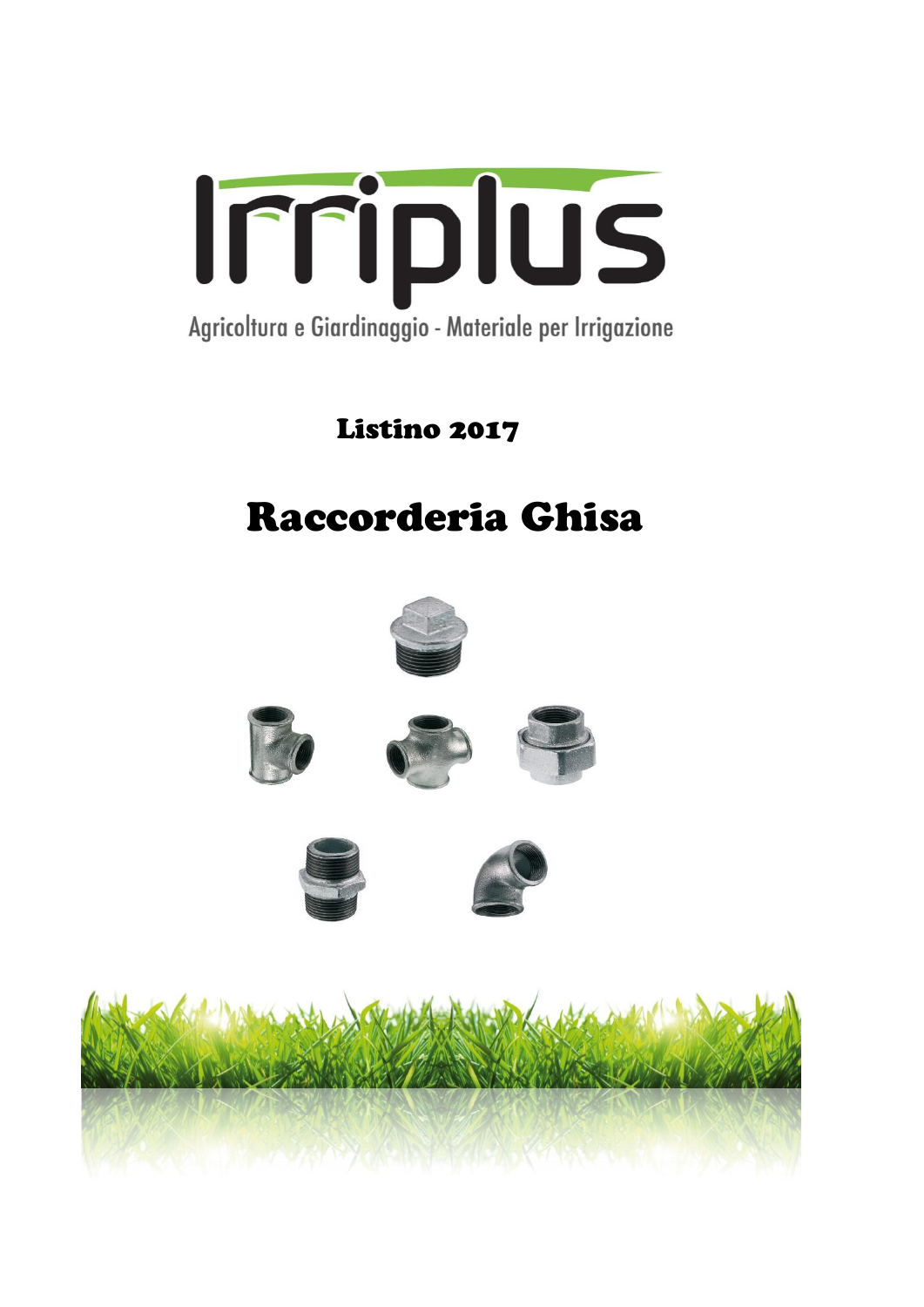## **Irriplus**



| Gomito 90° F.F.        |   | Gomito 90° M    |   |
|------------------------|---|-----------------|---|
| Cod. GFF <sub>CH</sub> |   | Cod. GFM GH     |   |
| <b>Diametro</b>        | € | <b>Diametro</b> | € |
| D. 1/4"                |   | D. 1/4"         |   |
| D. 3/8"                |   | D. 3/8"         |   |
| D. 1/2"                |   | D. 1/2"         |   |
| D. 3/4"                |   | D. 3/4"         |   |
| D.1"                   |   | D.1"            |   |
| D. 1"1/4               |   | D. 1"1/4        |   |
| D. 1"1/2               |   | D. 1"1/2        |   |
| D.2"                   |   | D.2"            |   |
| D. 2"1/2               |   | D. 2"1/2        |   |
| D. 3"                  |   | D. 3"           |   |
| D. 4"                  |   | D.4"            |   |



| $Cod. T_GH$     |   | $Cod. M$ $GH$   |   |
|-----------------|---|-----------------|---|
| <b>Diametro</b> | € | <b>Diametro</b> | € |
| D. 1/4"         |   | D. 1/4"         |   |
| D. 3/8"         |   | D. 3/8"         |   |
| D. 1/2"         |   | D. 1/2"         |   |
| D. 3/4"         |   | D. 3/4"         |   |
| D.1"            |   | D. 1"           |   |
| D. 1"1/4        |   | D. 1"1/4        |   |
| D. 1"1/2        |   | D. 1"1/2        |   |
| D. 2"           |   | D. 2"           |   |
| D. 2"1/2        |   | D. 2"1/2        |   |
| D. 3"           |   | D. 3"           |   |
| D. 4"           |   | D. 4"           |   |



### Manicotto M.F. Nipplo

| Cod.            |   | Cod. NGH        |   |
|-----------------|---|-----------------|---|
| <b>Diametro</b> | € | <b>Diametro</b> | € |
| D. 1/4"         |   | D. 1/4"         |   |
| D. 3/8"         |   | D. 3/8"         |   |
| D. 1/2"         |   | D. 1/2"         |   |
| D. 3/4"         |   | D. 3/4"         |   |
| D. 1"           |   | D. 1"           |   |
| D. 1"1/4        |   | D. 1"1/4        |   |
| D. 1"1/2        |   | D. 1"1/2        |   |
| D. 2"           |   | D. 2"           |   |
| D. 2"1/2        |   | D. 2"1/2        |   |
| D. 3"           |   | D. 3"           |   |
| D. 4"           |   | D. 4"           |   |



### Gomito 90° M.F.

|\_\_\_\_|

| Cod. GFM GH     |   |
|-----------------|---|
| <b>Diametro</b> | € |
| D. 1/4"         |   |
| D. 3/8"         |   |
| D. 1/2"         |   |
| D. 3/4"         |   |
| D.1"            |   |
| D. 1"1/4        |   |
| D. 1"1/2        |   |
| $D$ 2"          |   |
| D. 2"1/2        |   |
| D.3"            |   |
| <b>N</b> 4 11   |   |



| Cod. M GH       |   |
|-----------------|---|
| <b>Diametro</b> | € |
| D. 1/4"         |   |
| D. 3/8"         |   |
| D. 1/2"         |   |
| D. 3/4"         |   |
| D 1"            |   |
| D. 1"1/4        |   |
| D. 1"1/2        |   |
| $D$ 2"          |   |
| D. 2"1/2        |   |
| D.3"            |   |
| D.4"            |   |



| Cod. N GH       |   |
|-----------------|---|
| <b>Diametro</b> | € |
| D. 1/4"         |   |
| D. 3/8"         |   |
| D. 1/2"         |   |
| D. 3/4"         |   |
| D.1"            |   |
| D. 1"1/4        |   |
| D. 1"1/2        |   |
| $D$ 2"          |   |
| D. 2"1/2        |   |
| D.3"            |   |
| D 4"            |   |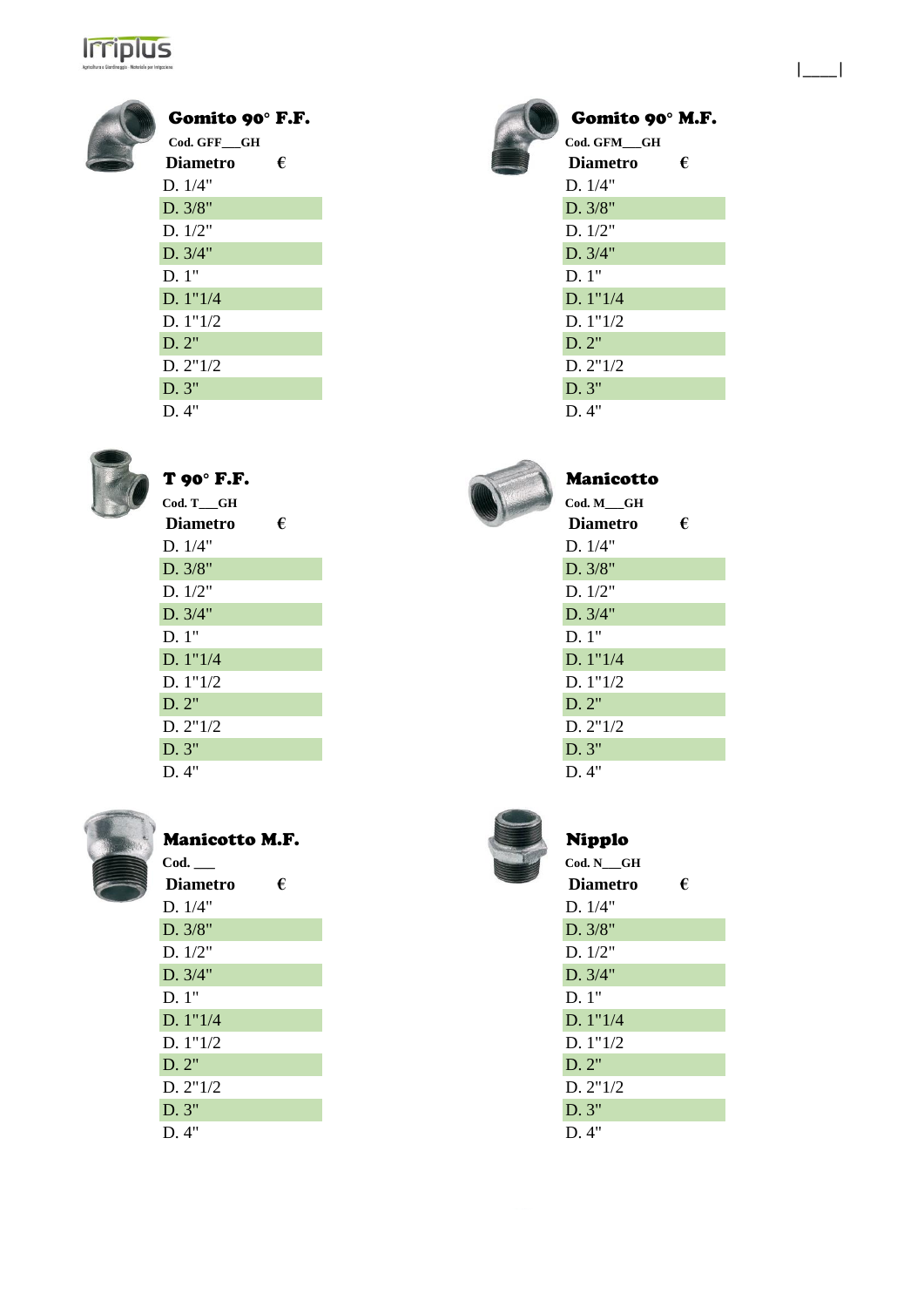## **Irriplus**



| Valvtta         |   | ⊥aµ    |
|-----------------|---|--------|
| Cod. CA_GH      |   | Cod. T |
| <b>Diametro</b> | € | Dian   |
| D. 1/4"         |   | D.1/   |
| D. 3/8"         |   | D.3/   |
| D. 1/2"         |   | D.1/   |
| D. 3/4"         |   | D. 3/  |
| D.1"            |   | D. 1"  |
| D. 1"1/4        |   | D. 1"  |
| D. 1"1/2        |   | D. 1"  |
| D. 2"           |   | D.2"   |
| D. 2"1/2        |   | D. 2"  |
| D. 3"           |   | D. 3"  |
| D. 4"           |   | D. 4"  |



### Bocchettone M.F. conico Bocchettone F.F. conico

| Cod. BOM GH     |   | Cod. BOF_GH     |   |
|-----------------|---|-----------------|---|
| <b>Diametro</b> | € | <b>Diametro</b> | € |
| D. 1/4"         |   | D. 1/4"         |   |
| D. 3/8"         |   | D. 3/8"         |   |
| D. 1/2"         |   | D. 1/2"         |   |
| D. 3/4"         |   | D. 3/4"         |   |
| D.1"            |   | D.1"            |   |
| D. 1"1/4        |   | D. 1"1/4        |   |
| D. $1"1/2$      |   | D. 1"1/2        |   |
| D.2"            |   | D.2"            |   |
| D. 2"1/2        |   | D. 2"1/2        |   |
| D. 3"           |   | D. 3"           |   |
| D. 4"           |   | D. 4"           |   |



| Croce           |   |
|-----------------|---|
| Cod. C GH       |   |
| <b>Diametro</b> | € |
| D.1/4"          |   |
| D. 3/8"         |   |
| D. 1/2"         |   |
| D. 3/4"         |   |
| D.1"            |   |
| D. 1"1/4        |   |
| D. 1"1/2        |   |
| D.2"            |   |
| D. 2"1/2        |   |
| D.3"            |   |
| D.4"            |   |

### Calotta Tappo maschio **Cod. CA\_\_\_GH Cod. TA\_\_\_GH Diametro**  $\epsilon$ D.  $1/4"$ D.  $3/8"$  $D. 1/2"$  $D. 3/4"$ D.  $1"1/4$  $D. 1"1/2$

|\_\_\_\_|

D.  $2"1/2$ <br>D.  $3"$ 



| Cod. BOF GH     |   |
|-----------------|---|
| <b>Diametro</b> | € |
| D. $1/4"$       |   |
| D. 3/8"         |   |
| D. 1/2"         |   |
| D. 3/4"         |   |
| D.1"            |   |
| D. 1"1/4        |   |
| D. 1"1/2        |   |
| D.2"            |   |
| D. 2"1/2        |   |
| D.3"            |   |
| $D_4"$          |   |

| <b>Croce</b>                              |   | Riduzione                |   |
|-------------------------------------------|---|--------------------------|---|
| $\mathrm{Cod.}\ \mathrm{C}$ $\mathrm{GH}$ |   | $Cod. R$ <sub>__GH</sub> |   |
| <b>Diametro</b>                           | € | <b>Diametro</b>          | € |
| D. 1/4"                                   |   | D. 1/2"x1/4"             |   |
| D. 3/8"                                   |   | D. $3/4$ " $x1/4$ "      |   |
| D. 1/2"                                   |   | D. $3/4$ " $x1/2$ "      |   |
| D. 3/4"                                   |   | D. 1"x1/2"               |   |
| D. 1"                                     |   | D. $1"x3/4"$             |   |
| D. 1"1/4                                  |   | D. $1"1/4x3/4"$          |   |
| D. 1"1/2                                  |   | D. $1"1/4x1"$            |   |
| D. 2"                                     |   | D. 1"1/2"x1"             |   |
| D. 2"1/2                                  |   | D. $1''1/2x1''1/4$       |   |
| D. 3"                                     |   | D. $2"x1"1/4$            |   |
| D. 4"                                     |   | D. 2"x1"1/2              |   |
|                                           |   | D. 2"1/2x2"              |   |
|                                           |   | D. 3"x2"                 |   |
|                                           |   | D. 3"x2"1/2              |   |
|                                           |   | D. 4"x2"                 |   |
|                                           |   | D. 4"x3"                 |   |